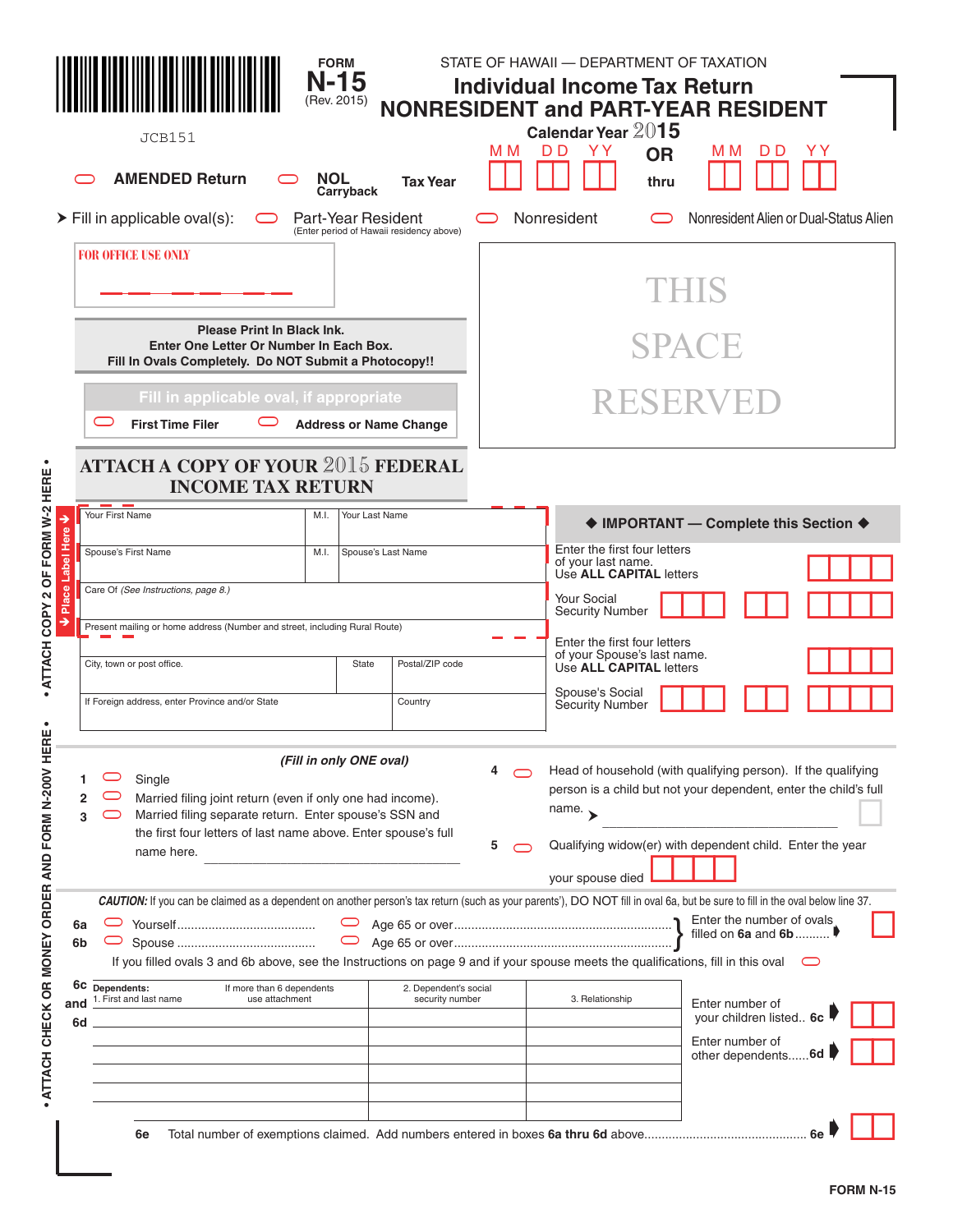

JCB152

## **Form N-15 (Rev. 2015) Page 2 of 4**



| Name(s) as shown on return |  |  |
|----------------------------|--|--|
|                            |  |  |

|          |                                                                                                      |        |  |  | Col. A - Total Income |  |  |    | If amount is negative (loss), shade the minus (-) in the box. Example: $\blacksquare$ |  |  |  | Col. B - Hawaii Income |  |
|----------|------------------------------------------------------------------------------------------------------|--------|--|--|-----------------------|--|--|----|---------------------------------------------------------------------------------------|--|--|--|------------------------|--|
|          |                                                                                                      |        |  |  |                       |  |  |    |                                                                                       |  |  |  |                        |  |
| 7<br>8   | Wages, salaries, tips, etc. (attach Form(s) W-2)<br>Interest income from the worksheet on page 41 of |        |  |  |                       |  |  | 7  |                                                                                       |  |  |  |                        |  |
|          |                                                                                                      |        |  |  |                       |  |  | 8  |                                                                                       |  |  |  |                        |  |
| 9        |                                                                                                      |        |  |  |                       |  |  | 9  |                                                                                       |  |  |  |                        |  |
| 10       | State income tax refund from the worksheet on                                                        |        |  |  |                       |  |  |    |                                                                                       |  |  |  |                        |  |
|          |                                                                                                      |        |  |  |                       |  |  | 10 |                                                                                       |  |  |  |                        |  |
| 11       |                                                                                                      |        |  |  |                       |  |  | 11 |                                                                                       |  |  |  |                        |  |
|          |                                                                                                      | p      |  |  |                       |  |  |    |                                                                                       |  |  |  |                        |  |
| 12<br>13 | Capital gain or (loss) from the worksheet on                                                         |        |  |  |                       |  |  | 12 |                                                                                       |  |  |  |                        |  |
|          |                                                                                                      | $\sim$ |  |  |                       |  |  | 13 |                                                                                       |  |  |  |                        |  |
| 14       | Supplemental gains or (losses)                                                                       | $\sim$ |  |  |                       |  |  | 14 |                                                                                       |  |  |  |                        |  |
|          |                                                                                                      |        |  |  |                       |  |  |    |                                                                                       |  |  |  |                        |  |
| 15       |                                                                                                      |        |  |  |                       |  |  | 15 |                                                                                       |  |  |  |                        |  |
| 16       | Pensions and annuities (see Instructions and<br>attach Schedule J, Form N-11/N-15/N-40)              |        |  |  |                       |  |  | 16 |                                                                                       |  |  |  |                        |  |
|          |                                                                                                      | $\sim$ |  |  |                       |  |  |    |                                                                                       |  |  |  |                        |  |
| 17       | Rents, royalties, partnerships, estates, trusts, etc                                                 |        |  |  |                       |  |  | 17 |                                                                                       |  |  |  |                        |  |
| 18       | Unemployment compensation (insurance)                                                                |        |  |  |                       |  |  | 18 |                                                                                       |  |  |  |                        |  |
| 19       | Other income (state nature and source)                                                               | $\sim$ |  |  |                       |  |  | 19 |                                                                                       |  |  |  |                        |  |
|          |                                                                                                      |        |  |  |                       |  |  |    |                                                                                       |  |  |  |                        |  |
| 20       | Add lines 7 through 19  Total Income                                                                 | ÷.     |  |  |                       |  |  | 20 |                                                                                       |  |  |  |                        |  |
| 21       | Certain business expenses of reservists, performing<br>artists, and fee-basis government officials   |        |  |  |                       |  |  | 21 |                                                                                       |  |  |  |                        |  |
|          |                                                                                                      |        |  |  |                       |  |  |    |                                                                                       |  |  |  |                        |  |
| 22<br>23 | Student loan interest deduction from the worksheet                                                   |        |  |  |                       |  |  | 22 |                                                                                       |  |  |  |                        |  |
|          |                                                                                                      |        |  |  |                       |  |  | 23 |                                                                                       |  |  |  |                        |  |
|          |                                                                                                      |        |  |  |                       |  |  | 24 |                                                                                       |  |  |  |                        |  |
| 24       |                                                                                                      |        |  |  |                       |  |  |    |                                                                                       |  |  |  |                        |  |
| 25       | Moving expenses (attach Form N-139)                                                                  |        |  |  |                       |  |  | 25 |                                                                                       |  |  |  |                        |  |
| 26       | Deductible part of self-employment tax                                                               |        |  |  |                       |  |  | 26 |                                                                                       |  |  |  |                        |  |
|          |                                                                                                      |        |  |  |                       |  |  |    |                                                                                       |  |  |  |                        |  |
| 27       | Self-employed health insurance deduction                                                             |        |  |  |                       |  |  | 27 |                                                                                       |  |  |  |                        |  |
| 28       | Self-employed SEP, SIMPLE, and qualified plans                                                       |        |  |  |                       |  |  | 28 |                                                                                       |  |  |  |                        |  |
|          |                                                                                                      |        |  |  |                       |  |  | 29 |                                                                                       |  |  |  |                        |  |
| 29<br>30 | Penalty on early withdrawal of savings<br>Alimony paid (Enter name and SS No. of recipient)          |        |  |  |                       |  |  |    |                                                                                       |  |  |  |                        |  |
|          |                                                                                                      |        |  |  |                       |  |  | 30 |                                                                                       |  |  |  |                        |  |
|          | Payments to an individual housing account<br>31                                                      |        |  |  |                       |  |  | 31 |                                                                                       |  |  |  |                        |  |
|          | First \$6,198 of military reserve or Hawaii<br>32                                                    |        |  |  |                       |  |  |    |                                                                                       |  |  |  |                        |  |
|          |                                                                                                      |        |  |  |                       |  |  | 32 |                                                                                       |  |  |  |                        |  |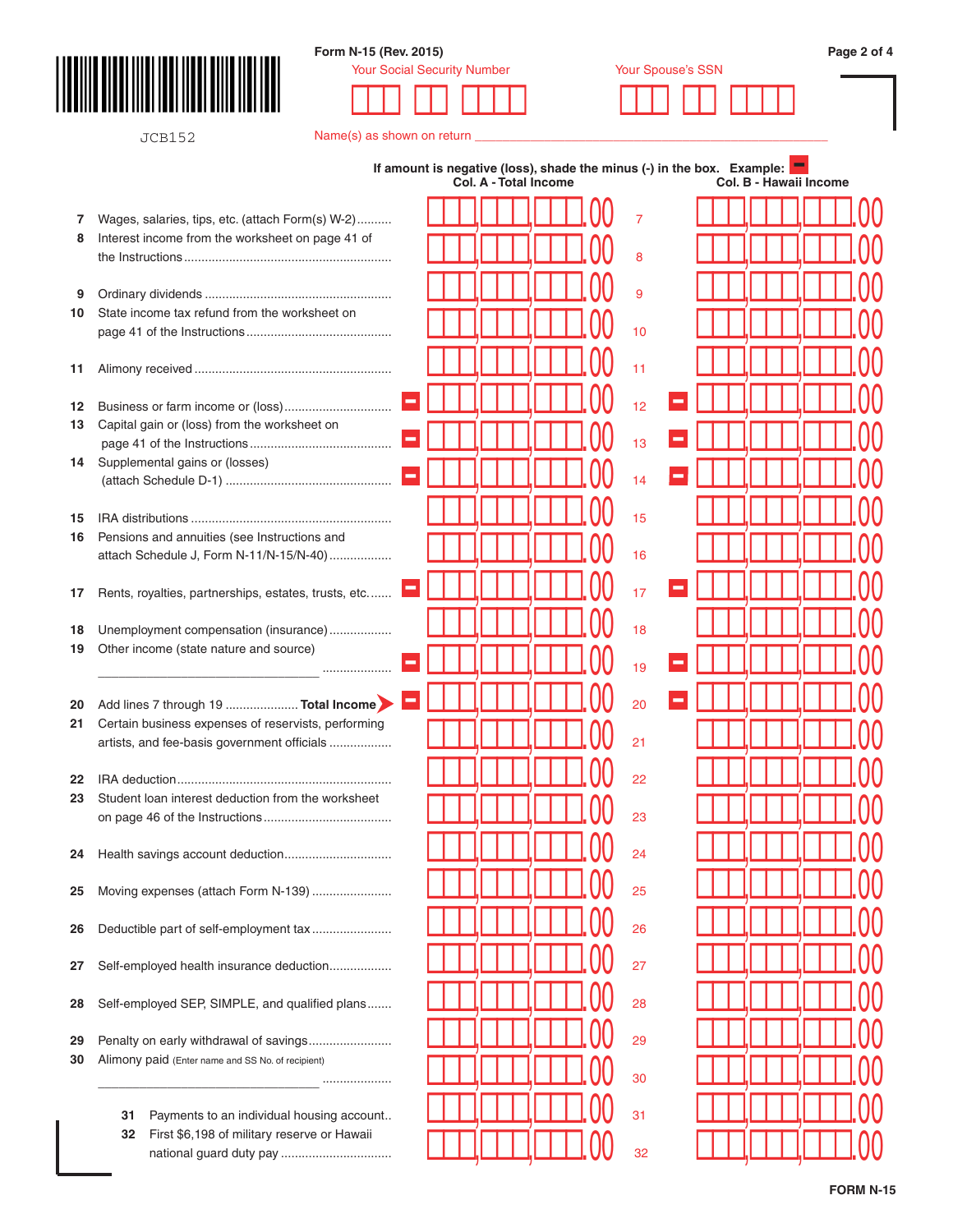|     | Form N-15 (Rev. 2015)                                                                                                                                                      | Page 3 of 4                                                     |
|-----|----------------------------------------------------------------------------------------------------------------------------------------------------------------------------|-----------------------------------------------------------------|
|     | <b>Your Social Security Number</b>                                                                                                                                         | Your Spouse's SSN                                               |
|     |                                                                                                                                                                            |                                                                 |
|     |                                                                                                                                                                            |                                                                 |
|     | Name(s) as shown on return<br><b>JCB153</b>                                                                                                                                |                                                                 |
|     |                                                                                                                                                                            |                                                                 |
| 33  | Exceptional trees deduction (attach affidavit)                                                                                                                             |                                                                 |
|     | 33                                                                                                                                                                         |                                                                 |
|     |                                                                                                                                                                            |                                                                 |
| 34  | Add lines 21 through 33  Total Adjustments<br>34                                                                                                                           |                                                                 |
|     |                                                                                                                                                                            |                                                                 |
| 35  | Line 20 minus line 34  Adjusted Gross Income<br>35                                                                                                                         |                                                                 |
|     |                                                                                                                                                                            |                                                                 |
| 36  | Federal adjusted gross income (see page 21 of the Instructions)<br>36                                                                                                      |                                                                 |
|     |                                                                                                                                                                            |                                                                 |
| 37  | Ratio of Hawaii AGI to Total AGI. Divide line 35, Column B, by line 35, Column A (Compute to 3 decimal places and round to 2 decimal places) 37                            |                                                                 |
|     | <b>CAUTION:</b> If you can be claimed as a dependent on another person's return, see the Instructions on page 21, and fill in this oval.                                   |                                                                 |
| 38  | If you do not itemize deductions, enter zero on line 39 and go to line 40a. Otherwise go to page 21 of the Instructions and enter your Hawaii itemized deductions here.    |                                                                 |
|     | Medical and dental expenses<br>38а                                                                                                                                         |                                                                 |
|     | (from Worksheet NR-1 or PY-1)  38a                                                                                                                                         |                                                                 |
|     |                                                                                                                                                                            |                                                                 |
|     | Taxes (from Worksheet NR-2 or PY-2)  38b<br>38b                                                                                                                            | <b>TOTAL ITEMIZED</b>                                           |
|     |                                                                                                                                                                            | <b>DEDUCTIONS</b>                                               |
|     | Interest expense (from Worksheet NR-3 or PY-3) 38c<br>38c                                                                                                                  | 39<br>If your federal and/or Hawaii                             |
|     |                                                                                                                                                                            | adjusted gross income is above<br>a certain amount, you may not |
|     | Contributions (from Worksheet NR-4 or PY-4)  38d<br>38d                                                                                                                    | be able to deduct all of your                                   |
|     | Casualty and theft losses<br>38e                                                                                                                                           | itemized deductions. See the                                    |
|     | (from Worksheet NR-5 or PY-5)  38e                                                                                                                                         | Instructions on page 26. Enter<br>total here and go to line 41. |
|     | Miscellaneous deductions<br>38f                                                                                                                                            |                                                                 |
|     |                                                                                                                                                                            |                                                                 |
|     |                                                                                                                                                                            |                                                                 |
| 40a | If you checked filing status box: 1 or 3 enter \$2,200;                                                                                                                    |                                                                 |
|     | 2 or 5 enter \$4,400; 4 enter \$3,212 40a                                                                                                                                  |                                                                 |
| 40b |                                                                                                                                                                            |                                                                 |
|     |                                                                                                                                                                            |                                                                 |
| 41  | Line 35, Column B minus line 39 or 40b, whichever applies. (This line MUST be filled in)  41                                                                               |                                                                 |
| 42a | If line 35, Column B is \$89,981 or less, multiply \$1,144 by the total number of exemptions claimed on line 6e. Otherwise, see page 27 of the Instructions. If you and/or |                                                                 |
|     | your spouse are blind, deaf, or disabled, fill in the applicable oval(s)                                                                                                   |                                                                 |
|     |                                                                                                                                                                            |                                                                 |
|     | Yourself<br>Spouse, and see the Instructions42a                                                                                                                            |                                                                 |
|     |                                                                                                                                                                            |                                                                 |
| 42b |                                                                                                                                                                            |                                                                 |
|     |                                                                                                                                                                            |                                                                 |
| 43  | Taxable Income. Line 41 minus line 42b (but not less than zero)  Taxable Income > 43                                                                                       |                                                                 |
| 44  | Tax Fill in oval if from: $\Box$ Tax Table; $\Box$ Tax Rate Schedule; or $\Box$ Capital Gains Tax Worksheet on page 45 of the Instructions.                                |                                                                 |
|     | (CDFill in oval if tax from Forms N-2, N-103, N-152, N-168, N-312, N-318, N-338, N-344, N-348, N-405,                                                                      |                                                                 |
|     |                                                                                                                                                                            |                                                                 |
| 44a | If tax is from the Capital Gains Tax Worksheet, enter                                                                                                                      |                                                                 |
|     |                                                                                                                                                                            |                                                                 |
| 45  | Refundable Food/Excise Tax Credit                                                                                                                                          |                                                                 |
|     | (attach Schedule X) DHS, etc. exemptions<br>45                                                                                                                             |                                                                 |
| 46  | Credit for Low-Income Household                                                                                                                                            |                                                                 |
|     |                                                                                                                                                                            |                                                                 |
| 47  | Credit for Child and Dependent Care                                                                                                                                        |                                                                 |
|     |                                                                                                                                                                            |                                                                 |
| 48  | Credit for Child Passenger Restraint                                                                                                                                       |                                                                 |
|     |                                                                                                                                                                            |                                                                 |
|     | Total refundable tax credits from<br>49.                                                                                                                                   |                                                                 |
|     | Schedule CR (attach Schedule CR)  49                                                                                                                                       |                                                                 |
|     | 50<br>50                                                                                                                                                                   |                                                                 |
|     |                                                                                                                                                                            |                                                                 |
|     | 51                                                                                                                                                                         |                                                                 |
|     |                                                                                                                                                                            | <b>FORM N-15</b>                                                |